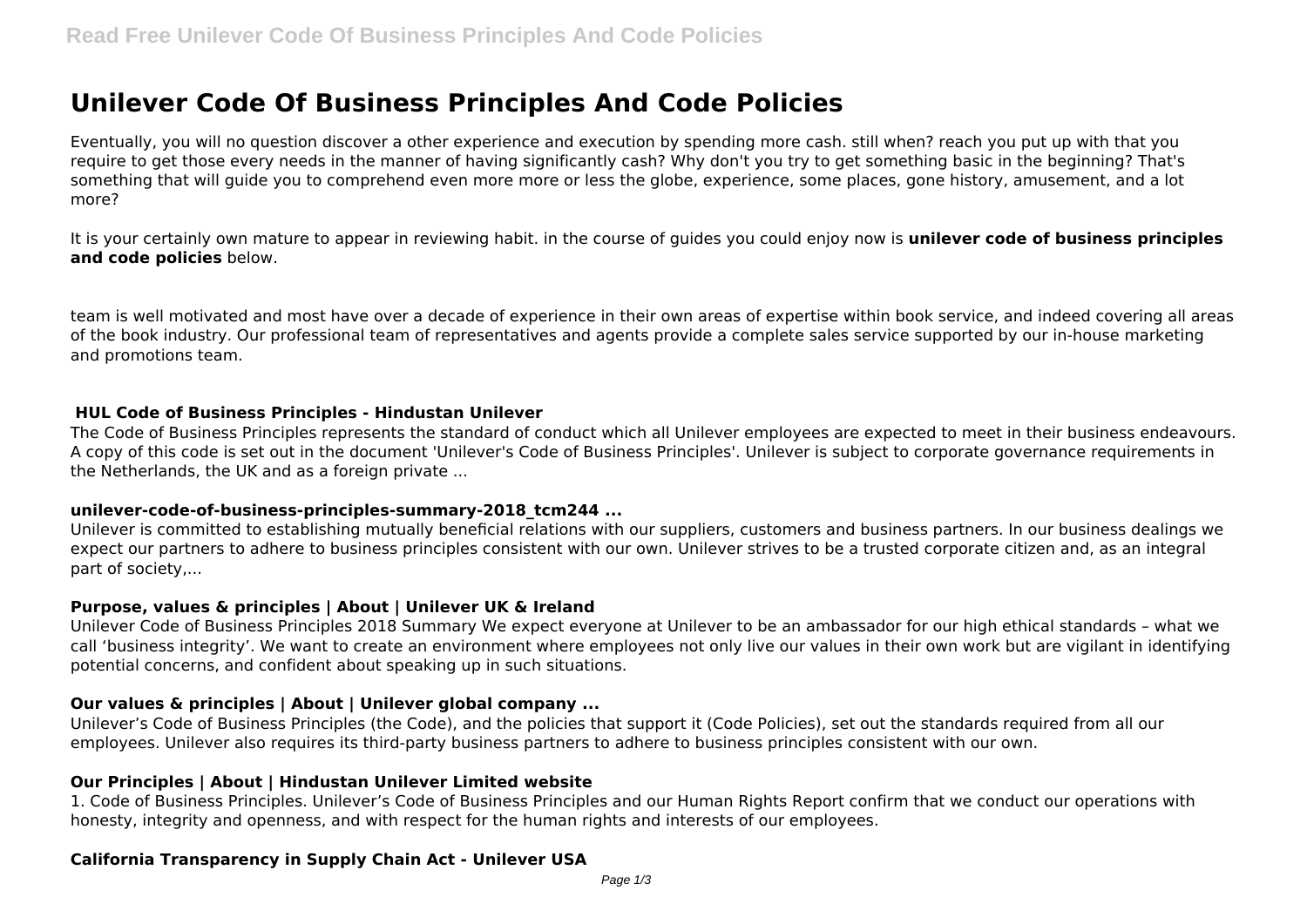Our Corporate Purpose sets out our aspirations in running our business. It's underpinned by our Code of Business Principles which describes the operational standards that everyone at Unilever follows, wherever they are in the world. The Code also supports our approach to governance and corporate responsibility. Working with others

# **Purpose, values & principles | About | Unilever USA**

Unilever's Code of Business Principles and Code Policies is comprehensive and easy to understand. The document discusses the company's values and defines the organization's approach when combatting corruption, engaging with external stakeholders, working with other people and protecting company information.

#### **Unilever Code Of Business Principles**

Unilever's Code of Business Principles (the Code), and the policies that support it (Code Policies), set out the standards required from all our employees. Unilever also requires its third-party business partners to adhere to business principles consistent with our own.

## **18 of the Best Code of Conduct Examples | i-Sight**

The following is Unilever's Code of Business Principles, setting out a clear standard of conduct. It is supported by Code Policies that provide a framework of simple 'musts' and 'must nots' – translating our standards into behaviours that protect Unilever and each and every one of us.

## **Unilever Code of Business Principles and Code Policies ...**

How is Code of Business Principles (Unilever) abbreviated? COBP stands for Code of Business Principles (Unilever). COBP is defined as Code of Business Principles (Unilever) rarely.

## **Code of Business Principles and Code Policies - Unilever**

It's underpinned by our values and, equally importantly, our Code of Business Principles, which since 1995 describes the operational standards everyone at Unilever must follow, wherever they are in the world. The Code of Business Principles is supported by 24 internal Code Policies that provide a framework...

## **Code of Business Principles | Unilever Indonesia ...**

www.unilever-fima.com

## **Code of Business Principles and Code Policies**

Code of Business Principles and Code Policies THE CODE AND OUR STANDARD OF CONDUCT The Environment Unilever is committed to making continuous improvements in the management of our environmental impact and to the longer-term goal of developing a sustainable business. Unilever will work in partnership with others to promote environmental care,

## **Our corporate governance | Investor Relations | Unilever ...**

See Unilever Code of Business Principles Summary 2018 (PDF | 69KB) and Business integrity for further details. "Moving from commitments to everyday actions" After joining Unilever in 2013 to lead our work on human rights, in 2016 Marcela Manubens was appointed our Global Vice President, Integrated Social Sustainability.